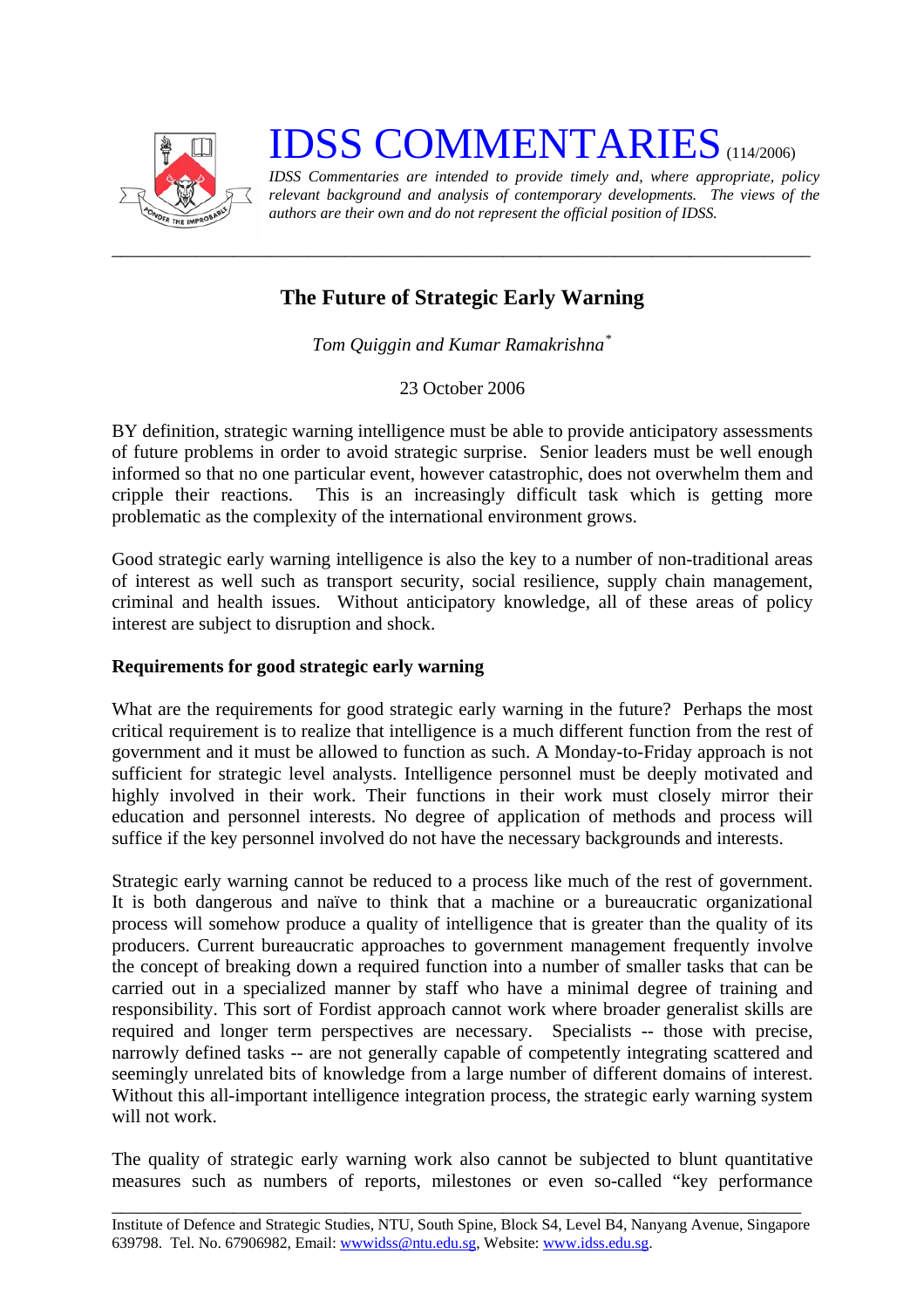indicators". The strategic early warning community must have its overall impact measured by one criterion: the extent to which its assessments actually add informational and analytical value to the national decision-making process. This requires a qualitative, rather than a quantitative, judgment by policy elites. The strategic intelligence community must thus be granted the authority and autonomy to best carry out its responsibilities free from artificiallyimposed impediments created by the clumsy application of unresponsive bureaucratic norms.

#### **Valuing the Strategic Early Warning analyst**

In essence, if policymakers are serious about developing an effective strategic early warning capacity, much more than seeking out and relying on technological solutions, effective human resource development is crucial. This means hiring promising individuals and being prepared to develop and train them over a period of years. It takes five or seven years of initial training to produce a doctor or veterinarian, plus some years of experience after that. Arguably, given the increasingly complex security environment, the role of the strategic early warning analyst is at least as important as that of the veterinarian, so why not require the same level of training for this individual?

More than that, the career paths of strategic intelligence analysts must be designed with the logic of continuity of trained, motivated expertise in mind. Endless rotations of analysts in and out of positions to ensure "smooth" manpower throughput in line with a Master Personnel Plan all too often results in creating amongst officers a short-term, risk-averse mentality that may be detrimental to the effectiveness of the overall strategic analysis process. In addition, analysts must feel assured that they can speak the truth without fear of adverse consequences. Being an intelligence analyst often means being the bearer of bad news or presenting views that run contrary to the intentions and views of powerful significant others. Shooting the messenger is an unfortunate reality in highly sclerotic, bureaucratized systems. If early warning analysts learn the hard way that unpopular assessments would land them in hot soup, it is unlikely in the extreme that they will develop either the interest or the capability to pick up on the "faint signals" that need to be put forward and understood in the face of change.

Finally, in today's uncertain, complex security context, strategic early warning analysts cannot afford the luxury of tunnel vision. Analysts increasingly need to move outside of government circles on a regular basis to deal with like-minded individuals in think tanks, industry and other parts of government. It is not outlandish to assert that most expertise and knowledge required for effective strategic early warning analysis now lie outside of government. Extra-governmental expertise therefore needs to be tapped and systematically engaged.

### **Outlook**

The complexity and uncertainty that are the hallmarks of the current international environment appear likely to increase. Strategic early warning intelligence analysts across the globe must now provide effective anticipatory warnings on a range of issues involving transport security, social resilience, supply chain management, crime, health and other issues. In order to achieve this, the community must be able to break free from bureaucratic straight jackets, hire creative thinkers, train them for years, give them sufficient external exposure to global best practices in a range of domains, and then support them in the face of opposition from conservative, hide-bound elements that may linger in policy circles. To do anything less